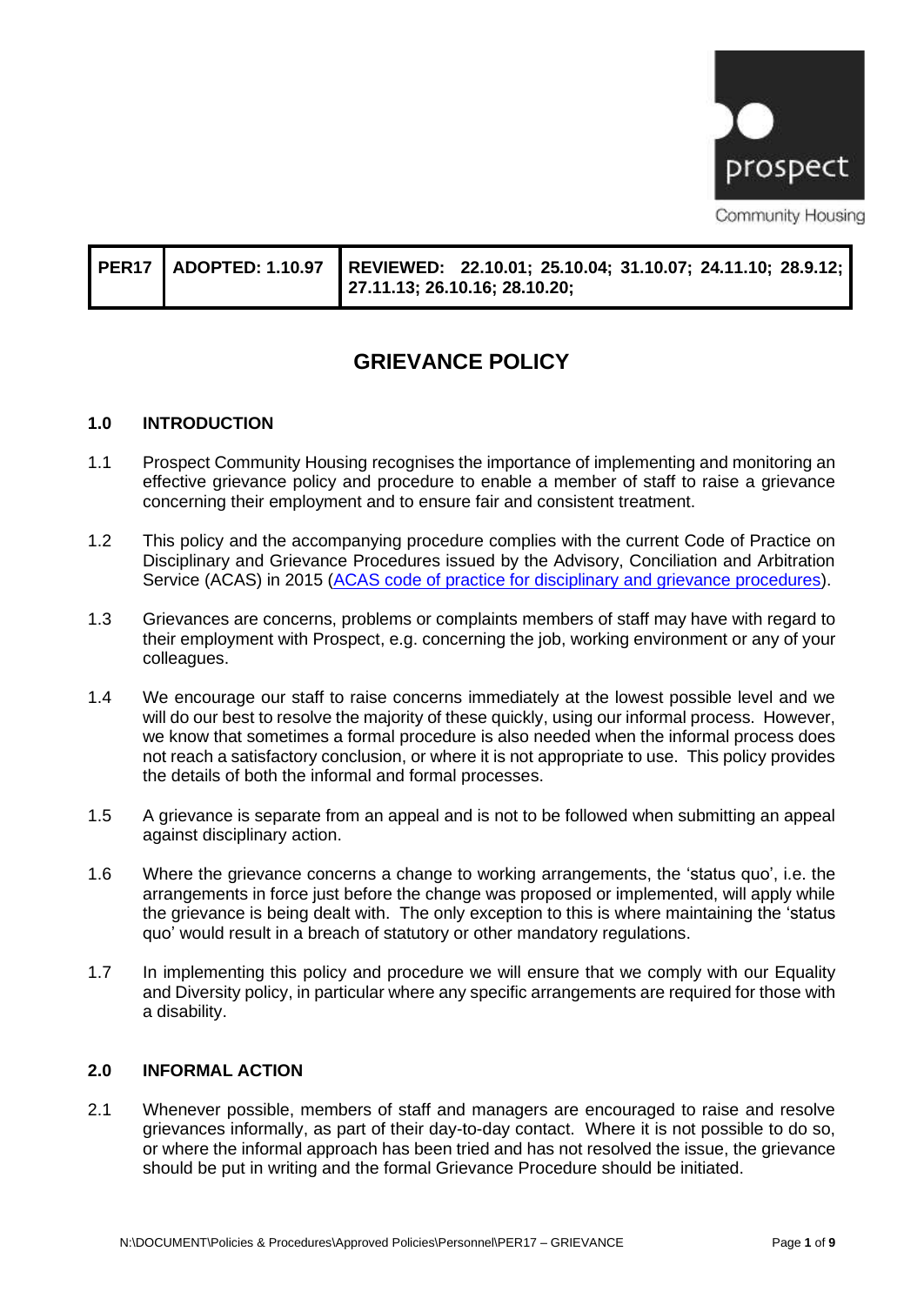## **3.0 STAGE 1 - FORMAL ACTION**

- 3.1 A member of staff wishing to raise a formal grievance, must submit their grievance in writing to the appropriate manager (refer to the Grievance procedure for a grievance form).
- 3.2 At all stages of the formal process the member of staff has a statutory right to be accompanied by a trade union representative or a workplace colleague. The member of staff can make a request to be accompanied by a companion who is not a trade union representative or work colleague. A request of this nature will be reviewed by the Manager on a case by case basis, taking into account any reasonable adjustments that may be required. The chosen companion is allowed to summarise the case and confer with the member of staff. However, they do not have the right to answer questions on behalf of the member of staff.
- 3.3 On receipt of a written grievance the Manager, Director or Chairperson will immediately refer to the Grievance Procedure to ensure the matter is handled promptly and without undue delay.

## **4.0 STAGE 2 - APPEALS**

- 4.1 We recognise the importance of having an effective policy and procedure to enable a member of staff to appeal if they feel their grievance has not been satisfactorily resolved.
- 4.2 The staff member should submit their appeal in writing to outline the reason for the appeal.
- 4.3 Appeals will be heard by the appropriate level of management as detailed in Appendix 1.
- 4.4 A decision made at this level will be final.

#### **5.0 COLLECTIVE GRIEVANCES**

5.1 A collective grievance is a complaint against an issue, which affects all staff or a group of staff in the same way, e.g. a change to a working practice, or working hours. Staff members wishing to raise a collective grievance should do this as formal action.

#### **6.0 'MISCHIEVOUS' GRIEVANCE**

6.1 Where it is clear that a grievance raised by a member of staff is 'mischievous' and designed to cause difficulties, as opposed to being a genuine complaint, this will be regarded as a serious offence and the member of staff may be liable to disciplinary action.

#### **7.0 EXTERNAL ADVICE**

7.1 Where required, to ensure this policy is implemented fairly and consistently, the manager or Committee member hearing a Stage 1 or a Stage 2 grievance may seek professional advice from an appropriate external organisation, such as Employers in Voluntary Housing (EVH).

## **8.0 RAISING A GRIEVANCE ONCE EMPLOYMENT HAS ENDED**

8.1 A former member of staff may wish to raise a grievance after their employment has ended. In this situation the matters raised will be considered and dealt with if appropriate. Once an investigation has been carried out a letter will be sent detailing the findings. There will be no further steps of this process.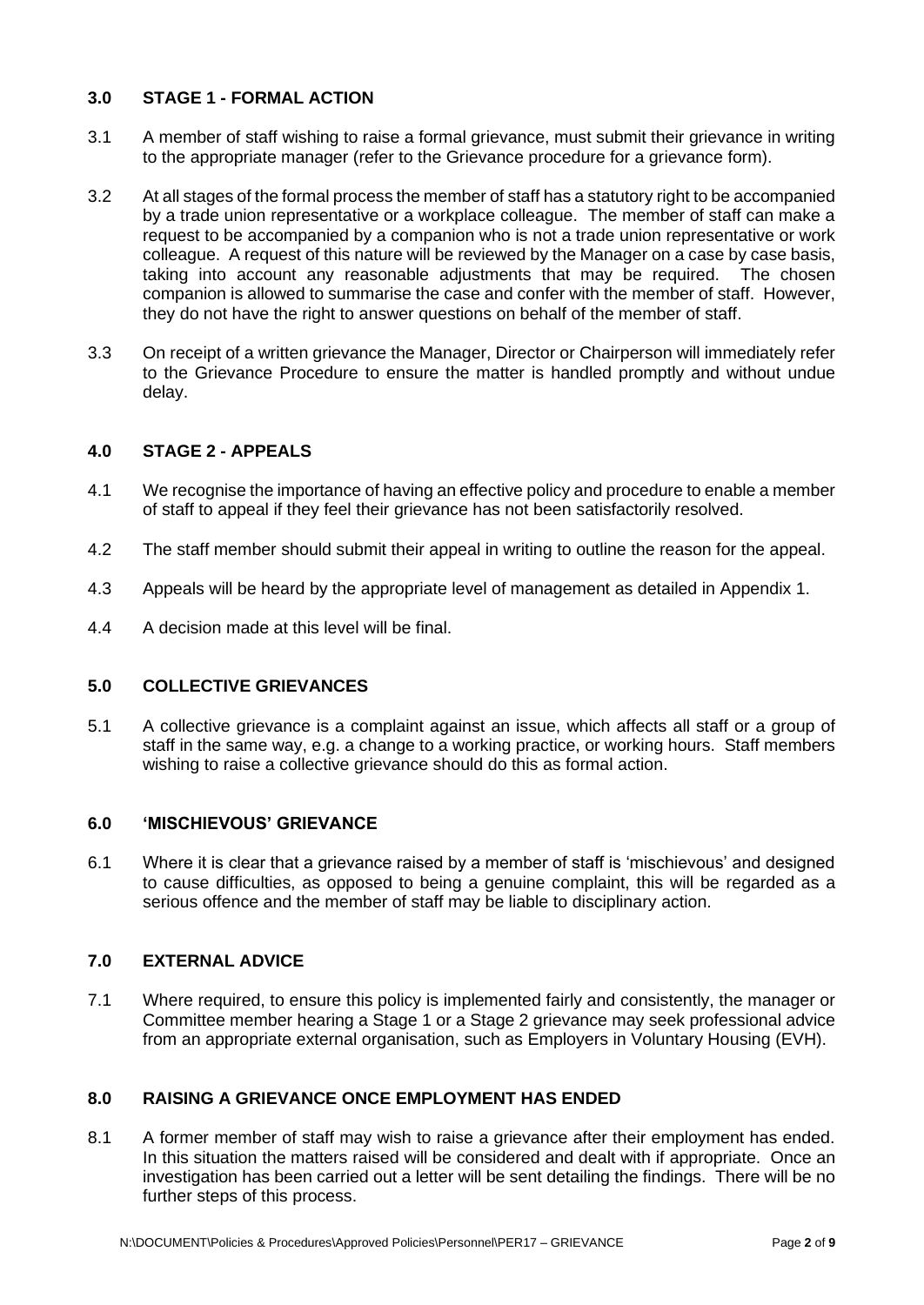#### **9.0 IMPLEMENTATION AND REVIEW**

- 9.1 The Manager handling a grievance issue will ensure the reporting and recording requirements, as detailed in the Grievance Procedure, are followed.
- 9.2 The Director is responsible for ensuring that those with the authority to hear grievances apply this policy and the supporting procedure consistently.
- 9.3 The Director is responsible for ensuring that this policy is reviewed by the Management Committee at least every 3 years.

Reviewed by the Management Committee on 28 October 2020

Next review due by: October 2023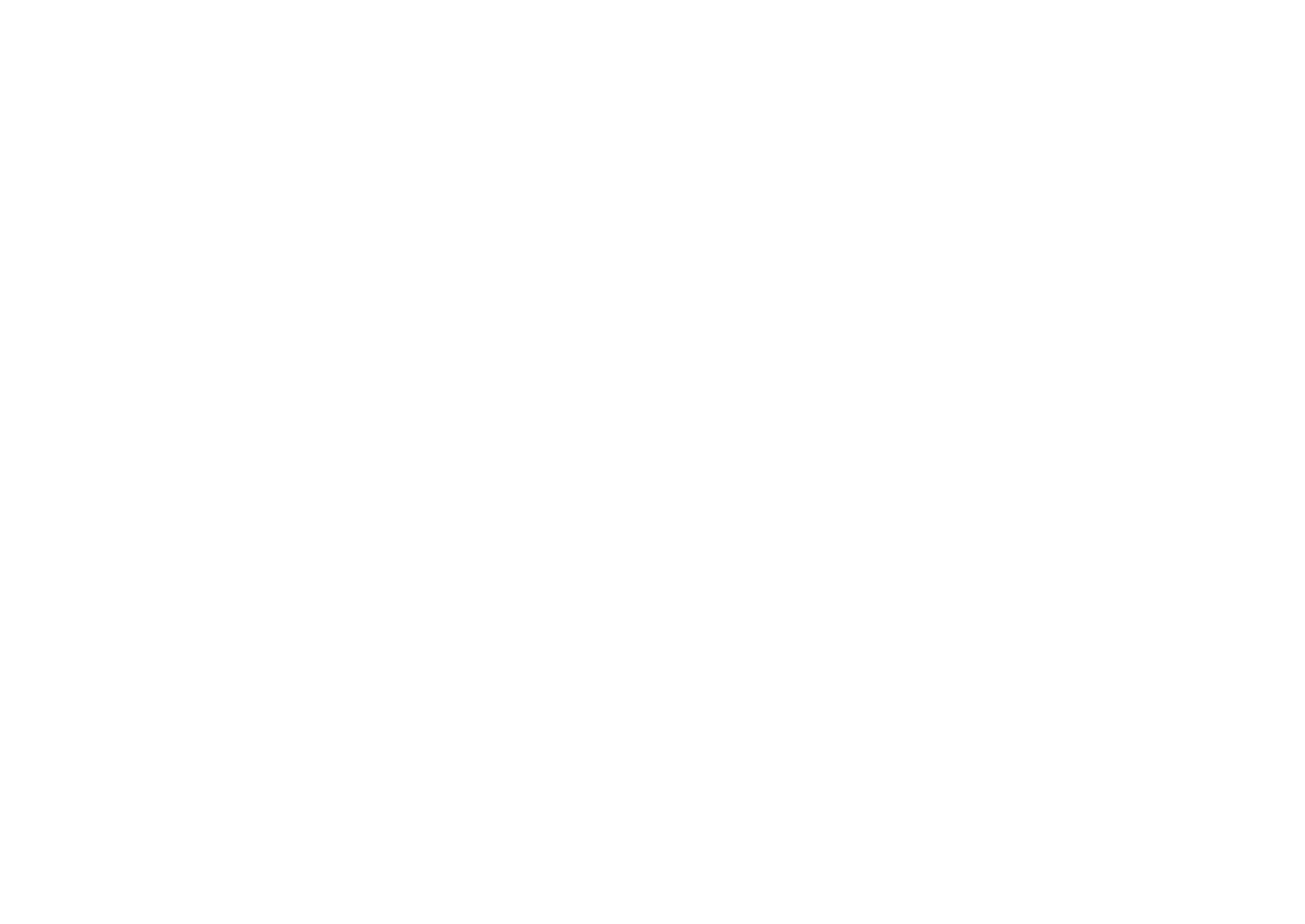#### **GRIEVANCE PROCESS**

| <b>Grievance Against</b>                                      | <b>Grievance Raised with and Heard by</b><br>(Stage 1)                                                                                                    | <b>Appeal Heard by</b><br>(Stage 2) |
|---------------------------------------------------------------|-----------------------------------------------------------------------------------------------------------------------------------------------------------|-------------------------------------|
| Colleague (member of staff below<br>Department Manager Grade) | Any Department Manager                                                                                                                                    | <b>Director</b>                     |
| <b>Department Manager</b>                                     | <b>Director</b>                                                                                                                                           | Committee appeals group             |
| <b>Director</b>                                               | Chairperson and 1 other committee member<br>(a member of staff may wish to consult<br>informally with their Manager before writing<br>to the Chairperson) | Committee appeals group             |
| Chairperson                                                   | Director and 1 other office bearer                                                                                                                        | Committee appeals group             |
| <b>Other Committee Members</b>                                | Director and Chairperson                                                                                                                                  | Committee appeals group             |

#### **Notes:**

1. The Committee Appeals Group, where required, will comprise of three Committee Members who have not previously been involved in the initial grievance hearing and should include at least one office bearer where possible. The Committee Appeals Group will decide on a chair who will decide on the outcome if there is not a consensus.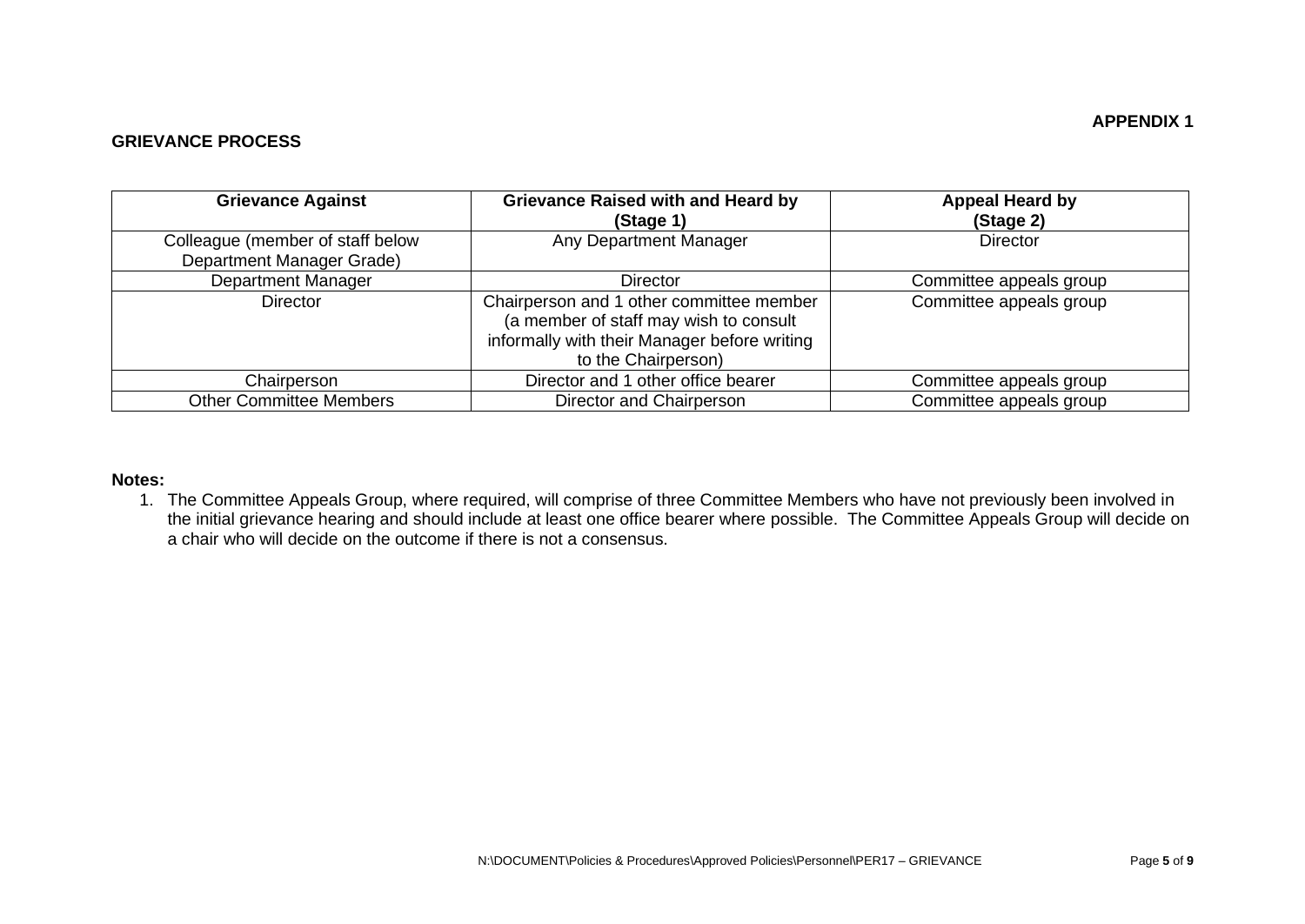

## **PROSPECT EQUALITY IMPACT ASSESSMENT RECORD**

| Title of policy/ practice/ strategy | <b>PER17 Grievance Policy</b> |                         |
|-------------------------------------|-------------------------------|-------------------------|
| <b>Department</b>                   | Corporate                     |                         |
| Who is involved in the EQIA?        | Management Team/Julie Thynne  |                         |
| Type of policy/ practice/ strategy  | New $\square$                 | Existing<br>$\boxtimes$ |
| Date completed                      | 12/08/2020                    |                         |

### **Stage 1: Screening Record**

#### *What is the main purpose of the policy?*

The policy provides details of the grievance policy to ensure fair and consistent treatment of all staff.

#### *Who will the policy benefit and how?*

The policy will benefit all members of staff, managers and Committee members by providing clear information on the grievance and appeals process.

#### *For each equality group, does or could the policy have a negative impact?*

| <b>Protected characteristic</b>          | <b>Negative</b> | - −<br>Positive/no impact | Don't know |
|------------------------------------------|-----------------|---------------------------|------------|
| Age                                      | $\boxtimes$     |                           |            |
| <b>Disability</b>                        | ⊠               |                           |            |
| Gender reassignment                      | ⊠               |                           |            |
| Marriage & civil partnership             |                 | $\boxtimes$               |            |
| Pregnancy & maternity                    | ⊠               |                           |            |
| Race                                     |                 | $\boxtimes$               |            |
| Religion or belief (including no belief) |                 | $\boxtimes$               |            |
| <b>Sex</b>                               |                 | X                         |            |
| Sexual orientation                       | ⊠               |                           |            |

If you answered negative or don't know to the above question you should consider doing a full EQIA.

#### *Are there any potential barriers to implementing the policy?*

The only potential barriers to implementation would be lack of knowledge by staff members, managers and Committee members. Staff members are provided with a copy of the policy should they raise any grievance. Managers and Committee members are provided with training as appropriate to their level of involvement in the process.

|                          | ΩC<br>63 | NΩ |
|--------------------------|----------|----|
| Is a full EQIA required? |          |    |

#### *If you answered no to the above question explain why a full EQIA is not required:*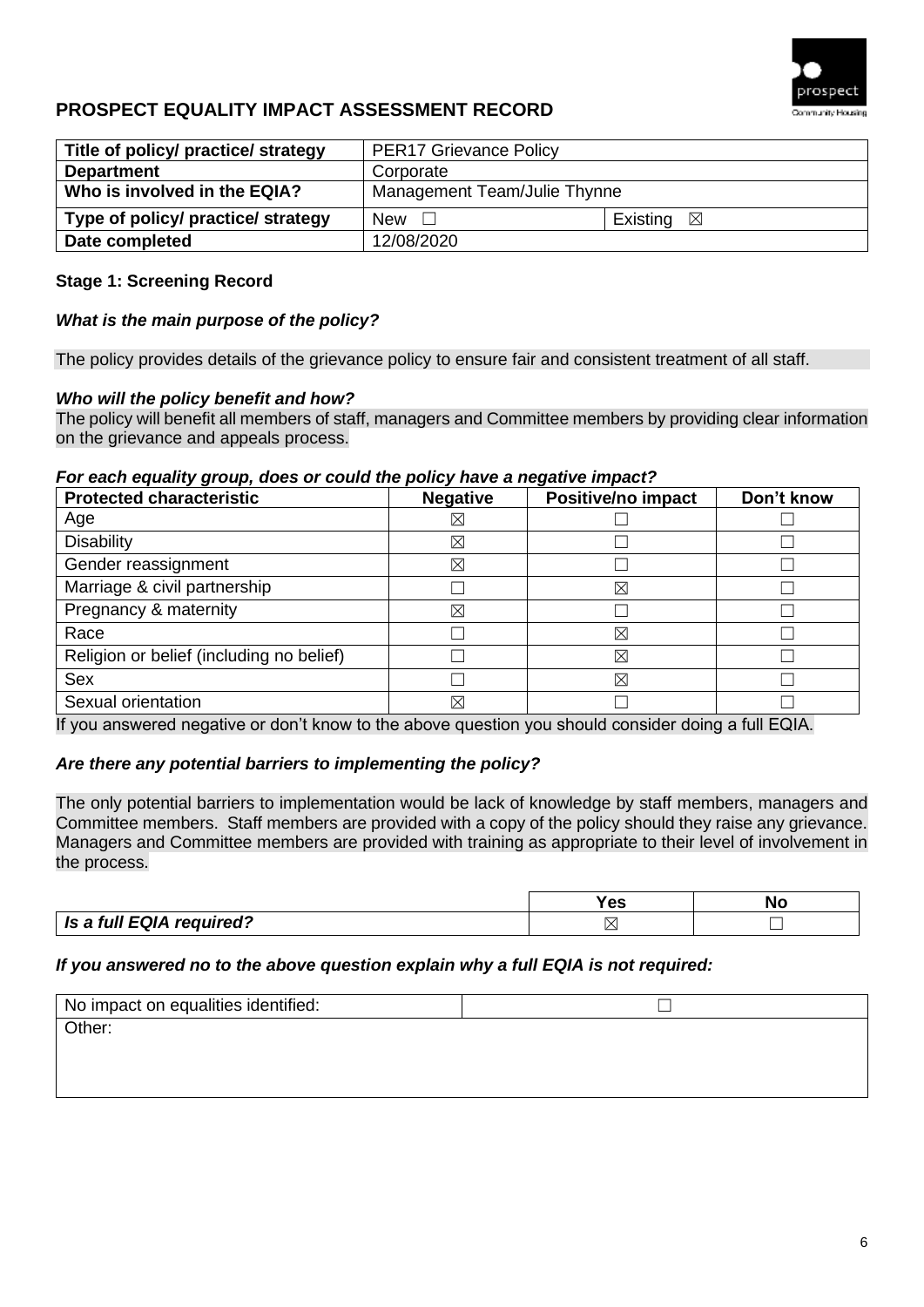## **Stage 2: Data and evidence gathering, involvement and consultation**

Include here the results of your evidence gathering, including qualitative and quantitative data and the source of that information, whether national statistics, surveys or consultations with relevant equality groups.

| <b>Source</b>                                                              | <b>Qualitative evidence</b><br>provided                                               | <b>Quantitative evidence</b><br>provided           | <b>Which protected</b><br>characteristics are covered?                                  | <b>Gaps identified/action taken</b> |
|----------------------------------------------------------------------------|---------------------------------------------------------------------------------------|----------------------------------------------------|-----------------------------------------------------------------------------------------|-------------------------------------|
| Management information<br>data                                             |                                                                                       | Annual staff and<br>committee equalities           | Age, disability, gender,<br>ethnicity. In some cases other                              | Membership data not collected.      |
|                                                                            |                                                                                       | data                                               | protected characteristics                                                               |                                     |
| Tenant satisfaction survey                                                 |                                                                                       | Survey carried out in<br>2019                      | Age, disability, gender,<br>ethnicity. In some cases other<br>protected characteristics | Data becoming out of date.          |
| Committee, Equalities<br>Working Group and<br><b>Tenants Forum minutes</b> | Equality related issues<br>identified and discussed                                   |                                                    | Various                                                                                 |                                     |
| Review of complaints<br>received                                           | Tenant/service user<br>experience                                                     | Statistical data on types<br>of complaint          | All protected characteristics                                                           |                                     |
| Observations/conversations<br>(anecdotal)                                  | Staff/committee/tenant/service<br>user levels of understanding,<br>inclusive practice |                                                    | All protected characteristics                                                           |                                     |
| Edinburgh Census 2011                                                      |                                                                                       | Statistical data                                   | Age disability, gender,<br>ethnicity, marital status, religion<br>or belief.            | Data becoming out of date.          |
| <b>SHR Annual Return on</b><br>Charter data                                |                                                                                       | Statistical data on staff,<br>committee and tenant | Disability, ethnicity.                                                                  |                                     |
|                                                                            |                                                                                       | profile for RSLs                                   |                                                                                         |                                     |
| Personnel records                                                          |                                                                                       | Statistical data on<br>grievances raised           | All protected characteristics                                                           |                                     |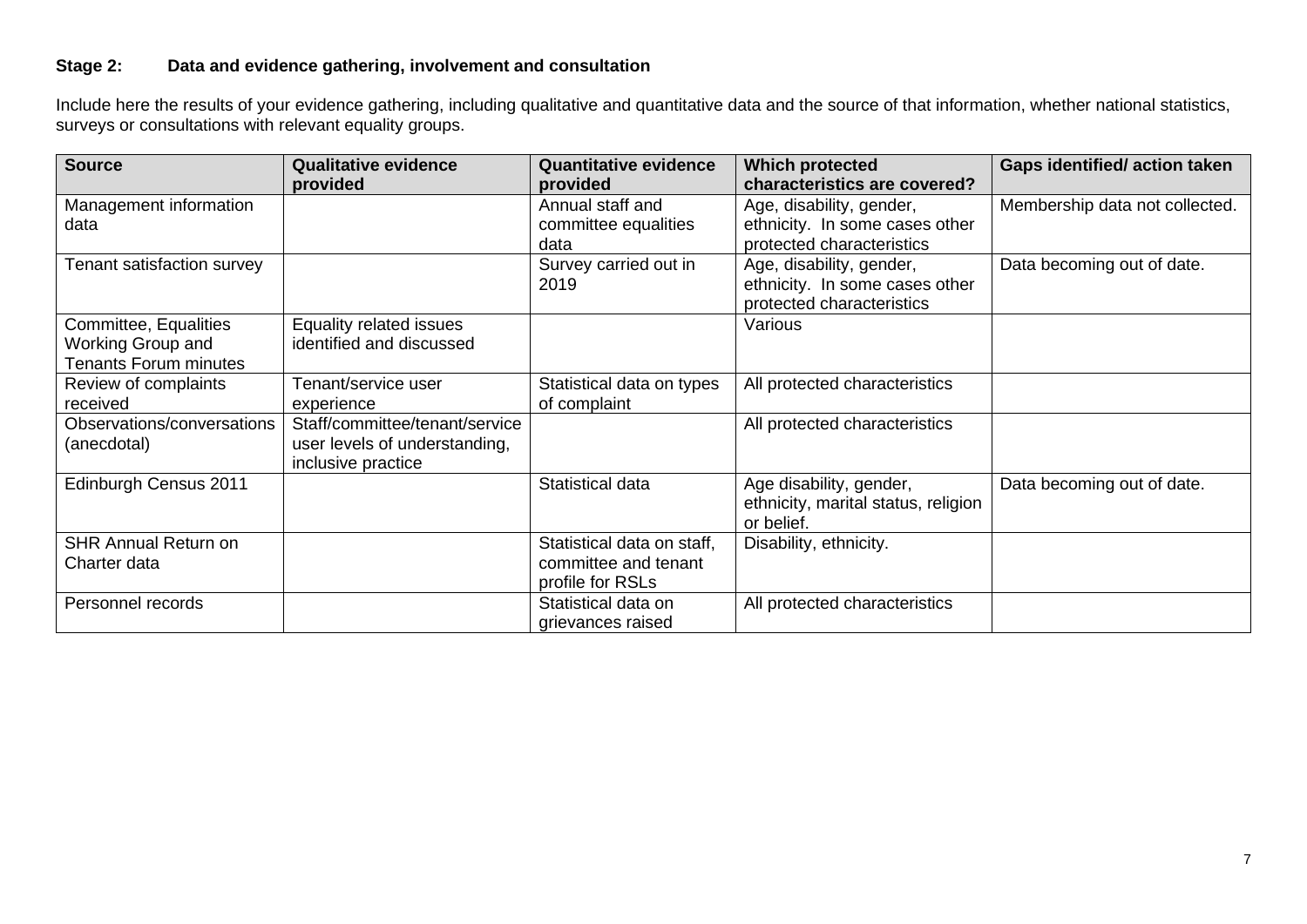How might the policy impact on people who share protected characteristics? Include both positive and negative impacts.

| <b>Protected Characteristic</b>             | <b>Description of Impact</b>                                                                                                                                                                                                                                                                                                                                                                                                                                                                                                                                                                                        |
|---------------------------------------------|---------------------------------------------------------------------------------------------------------------------------------------------------------------------------------------------------------------------------------------------------------------------------------------------------------------------------------------------------------------------------------------------------------------------------------------------------------------------------------------------------------------------------------------------------------------------------------------------------------------------|
| Age                                         | Younger workers may be less aware/confident about raising<br>grievances. Through regular work review meetings Managers will<br>be able to provide support and guidance to individuals.                                                                                                                                                                                                                                                                                                                                                                                                                              |
| <b>Disability</b>                           | Grievance procedures may exacerbate mental health issues.<br>People with existing mental health issues may already have<br>difficulties with personal resilience and this may add to anxieties<br>around raising a grievance. Through regular work review meetings<br>Managers will be able to provide support and guidance.<br><b>Staff</b><br>members can also access confidential advice and counselling<br>through the Employee Assistance Programme. This is offered to<br>alleviate additional stress arising from the grievance process for<br>those raising a grievance and those subject to the grievance. |
| Gender reassignment                         | Individuals from this group can be more susceptible to victimisation<br>from other staff and may therefore feel less able to raise a grievance.<br>Through regular work review meetings Managers will be able to<br>provide support and guidance. Staff members can also access<br>confidential advice and counselling through the Employee<br>Assistance Programme.                                                                                                                                                                                                                                                |
| Marriage & civil partnership                | No impact identified.                                                                                                                                                                                                                                                                                                                                                                                                                                                                                                                                                                                               |
| Pregnancy & maternity                       | There could potentially be issues around raising concerns for women<br>who are pregnant or on maternity leave. This could be due to<br>personal stress and vulnerabilities caused by the pregnancy or<br>because of time away from the workplace. Through regular work<br>review meetings Managers will be able to provide support and<br>guidance. Staff members can also access confidential advice and<br>counselling through the Employee Assistance Programme.                                                                                                                                                 |
| Race                                        | No impact identified.                                                                                                                                                                                                                                                                                                                                                                                                                                                                                                                                                                                               |
| Religion or belief (including no<br>belief) | No impact identified.                                                                                                                                                                                                                                                                                                                                                                                                                                                                                                                                                                                               |
| Sex                                         | No impact identified.                                                                                                                                                                                                                                                                                                                                                                                                                                                                                                                                                                                               |
| Sexual orientation                          | Individuals from this group can be more susceptible to victimisation<br>from other staff and may therefore feel less able to raise a grievance.<br>Through regular work review meetings Managers will be able to<br>provide support and guidance. Staff members can also access<br>confidential advice and counselling through the Employee<br>Assistance Programme.                                                                                                                                                                                                                                                |

## *How does the policy promote equality of opportunity?*

The policy will promote equality of opportunity by providing a clear framework for all grievance matters to be handled in a fair and consistent way, regardless of any protected characteristic.

#### *How does the policy promote good relations?*

The policy aims to promote good relations by providing an informal process to resolve grievances.